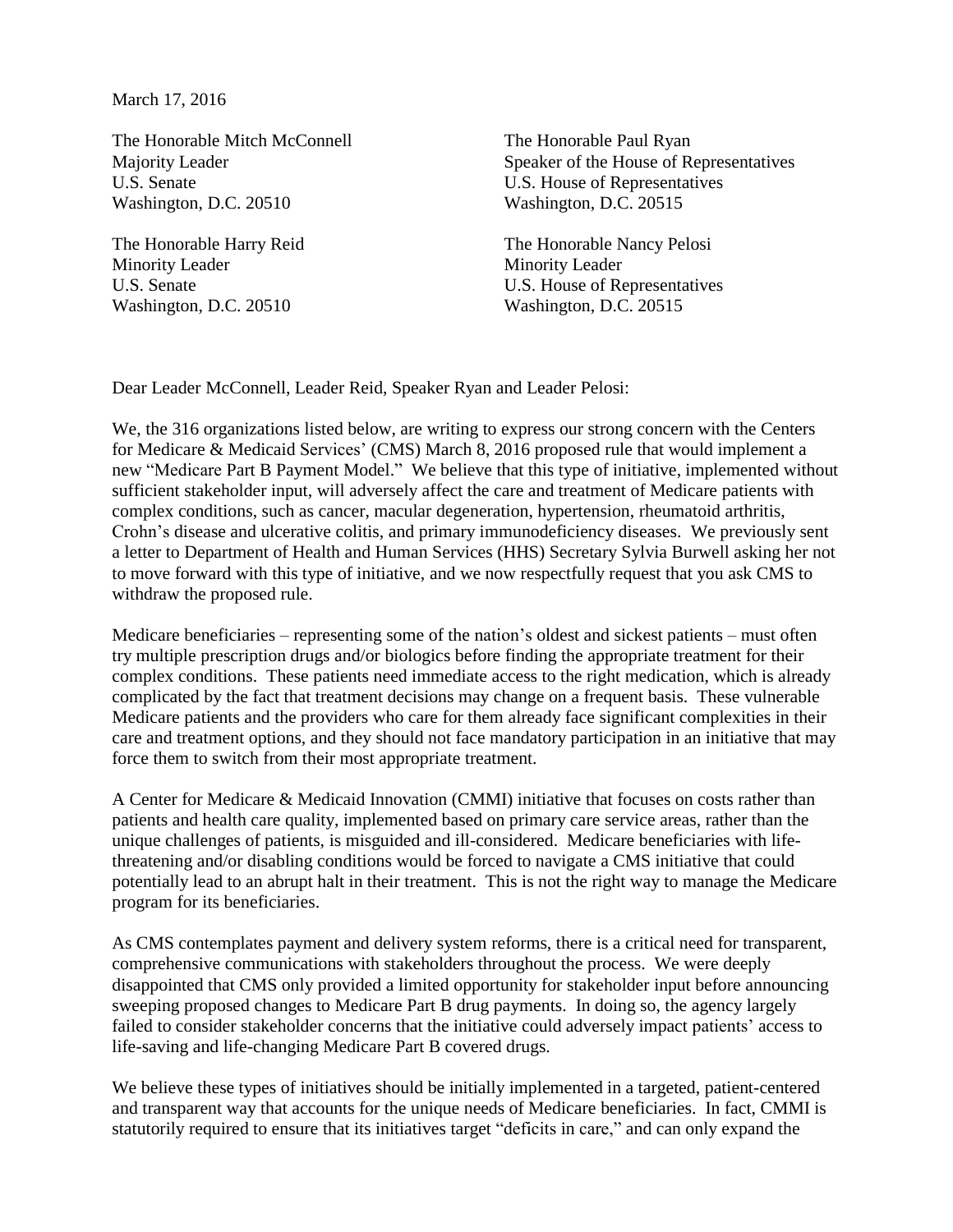scope and duration of a model after careful assessment of the model's impact on quality of care, patient access, and spending. We are very deeply concerned, therefore, that CMS' proposed Part B Model would be applied on a nationwide basis – to all states except Maryland, due to its all-payer model – and would include the "majority" of Part B drugs. Furthermore, given the success of the current Part B reimbursement methodology in ensuring patient access to the most appropriate treatments, it is unclear what "deficits in care" CMS is attempting to address in this incredibly wideranging initiative.

In the proposed rule, CMS expresses concern that the 6% ASP add-on payment "may encourage the use of more expensive drugs because the 6 percent add-on generates more revenue for more expensive drugs." This assumption fails to take into account the fact that providers' prescribing decisions depend on a variety of factors, including clinical characteristics and the complex needs of the Medicare population. Most importantly, there is no evidence indicating that the payment changes contemplated by the model will improve quality of care, and may adversely impact those patients that lose access to their most appropriate treatments. In fact, data suggests that the current Part B drug payment system has been both cost effective and successful in ensuring patient access to their most appropriate treatment, as Part B expenditures remain relatively stable<sup>1</sup> and Part B drugs account for just 3% of total program costs. $^{2}$ 

Finally, it is important to understand that with the Budget Control Act, CMS has already cut Medicare reimbursement for physician-administered drugs by 2%, further impacting some providers' ability to administer essential drugs at the current reimbursement rate. It is imperative CMS acknowledges and evaluates the impact of the current, real payment rate and engages multiple stakeholders, starting with patients and providers, before implementing a new, severe reimbursement cut that is effectively  $ASP + 0.86\%$  (plus a small flat fee). In closing, we urge you to ensure that our nation's oldest and sickest patients continue to be able to access their most appropriate drugs and services. We therefore request that you ask CMS to permanently withdraw the Part B Drug Payment Model from consideration.

Sincerely,

1 in 9: The Long Island Breast Cancer Action Coalition Action CF ADAP Advocacy Association (aaa+) Advocates for Responsible Care (ARxC) Aimed Alliance Alabama Academy of Ophthalmology Alabama Cancer Congress Alabama Gastroenterological Society Alaska Society of Eye Physicians and Surgeons

 1 2015 Medicare Trustees Report.

<sup>&</sup>lt;sup>2</sup> Medicare Payment Advisory Commission, "Medicare Drug Spending;" presentation at September 2015 public meeting; available at: [http://www.medpac.gov/documents/september-2015-meeting-presentation-medicare-drug](http://www.medpac.gov/documents/september-2015-meeting-presentation-medicare-drug-spending.pdf?sfvrsn=0)[spending.pdf?sfvrsn=0.](http://www.medpac.gov/documents/september-2015-meeting-presentation-medicare-drug-spending.pdf?sfvrsn=0)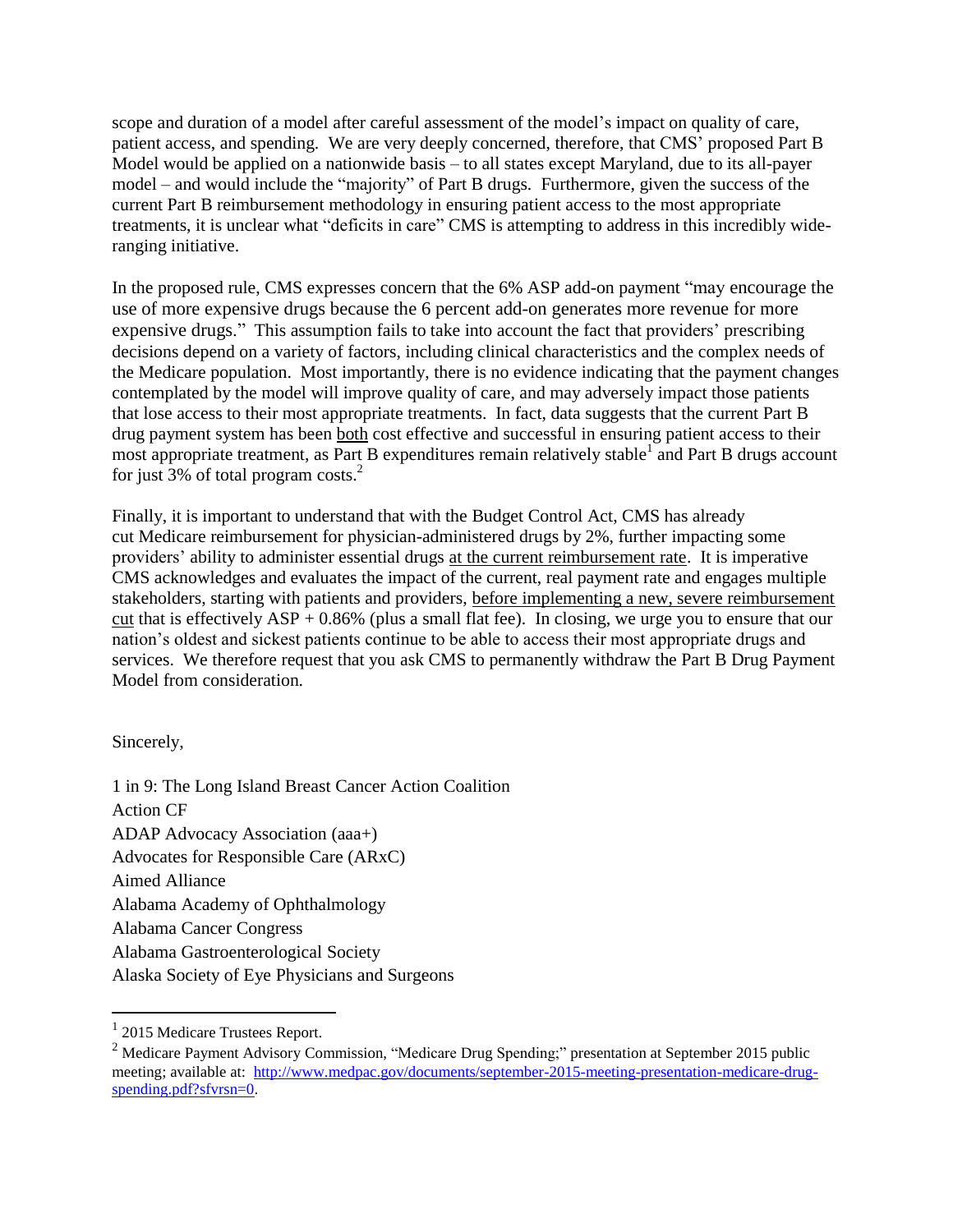Alliance for Patient Access (AfPA) Alliance of Specialty Medicine Alzheimer's and Dementia Alliance of Wisconsin American Academy of Allergy Asthma and Immunology (AAAAI) American Academy of Ophthalmology American Association of Diabetes Educators American Bechet's Disease Association American College of Mohs Surgery American College of Rheumatology American Gastroenterological Association American Liver Foundation, Upper Midwest Division American Society of Clinical Oncology (ASCO) American Urological Association AmerisourceBergen Anticoagulation Forum Arizona BioIndustry Association (AZBio) Arizona United Rheumatology Alliance Arkansas State Rheumatology Association Arthritis Foundation Asian Americans for Community Involvement Association of Black Cardiologists Association of Community Cancer Centers (ACCC) Association of Idaho Rheumatologists Association of Indian Physicians of Ohio Association of Northern California Oncologists (ANCO) Association of Women in Rheumatology (AWIR) Asthma & Allergy Foundation of America, New England Chapter Axis Advocacy Biocom BioFlorida, Inc. BioForward BioHouston BioKansas BioNJ Bionorth TX Bioscience Association of West Virginia Biotechnology Innovation Organization (FKA Biotechnology Industry Organization) BioUtah Brain Injury Association of Georgia California Academy of Eye Physicians and Surgeons California Hepatitis C Task Force California Life Sciences Association (CLSA)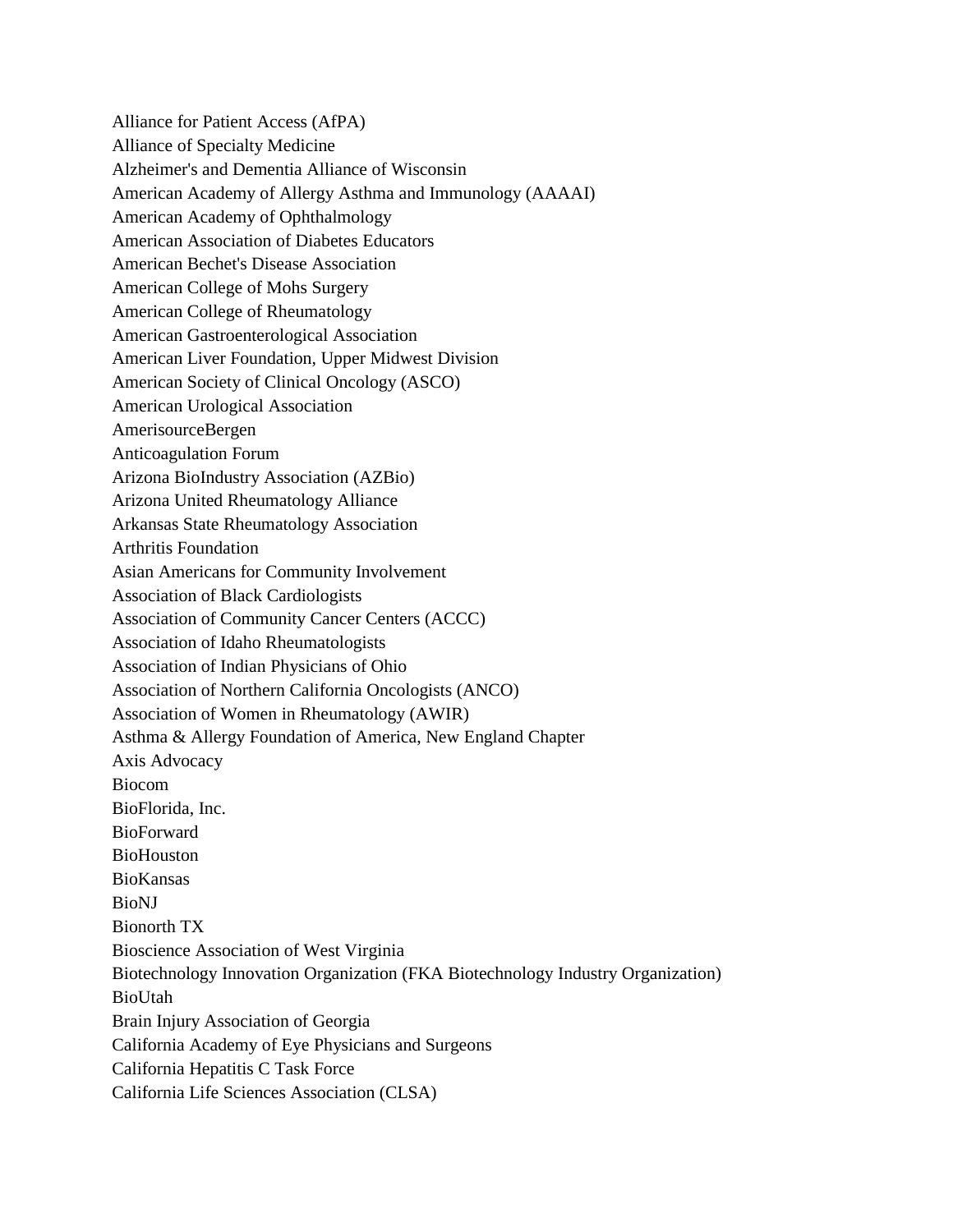California Rheumatology Alliance (CRA) Cancer Support Community Cancer Support Community Central Ohio Cancer Support Community North Texas CancerCare Cardinal Health Caregiver Action Network Caring Ambassadors Cascade AIDS Project Center for Healthcare Innovation Central Texas Rheumatology Society Chicago Life Sciences Consortium (CLSC) COA Patient Advocacy Network (CPAN) Coalition of Hematology Oncology Practices (CHOP) Coalition of State Rheumatology Organizations (CSRO) Coalition of Texans with Disabilities (CTD) Colon Cancer Alliance Colorado BioScience Association Colorado Gerontological Society Colorado Rheumatology Association Colorado Society of Eye Physicians and Surgeons (CSEPS) Colorado State Grange Community Access National Network (CANN) Community Liver Alliance Community Oncology Alliance (COA) Connecticut Oncology Association (CtOA) Connecticut Rheumatology Association Cutaneous Lymphoma Foundation Delaware Academy of Ophthalmology Delaware BioScience Association Dia de la Mujer Latina Digestive Disease National Coalition (DDNC) Digestive Health Physicians Association (DHPA) Easter Seals Massachusetts Eastern Pennsylvania Chapter, National Hemophilia Foundation EDSers United Foundation Elder Care Advocacy of Florida Epilepsy Foundation of Greater Chicago Epilepsy Foundation of Western Wisconsin Fabry Support and Information Group Florida Allergy, Asthma & Immunology Society (FAAIS) Florida Gastroenterologic Society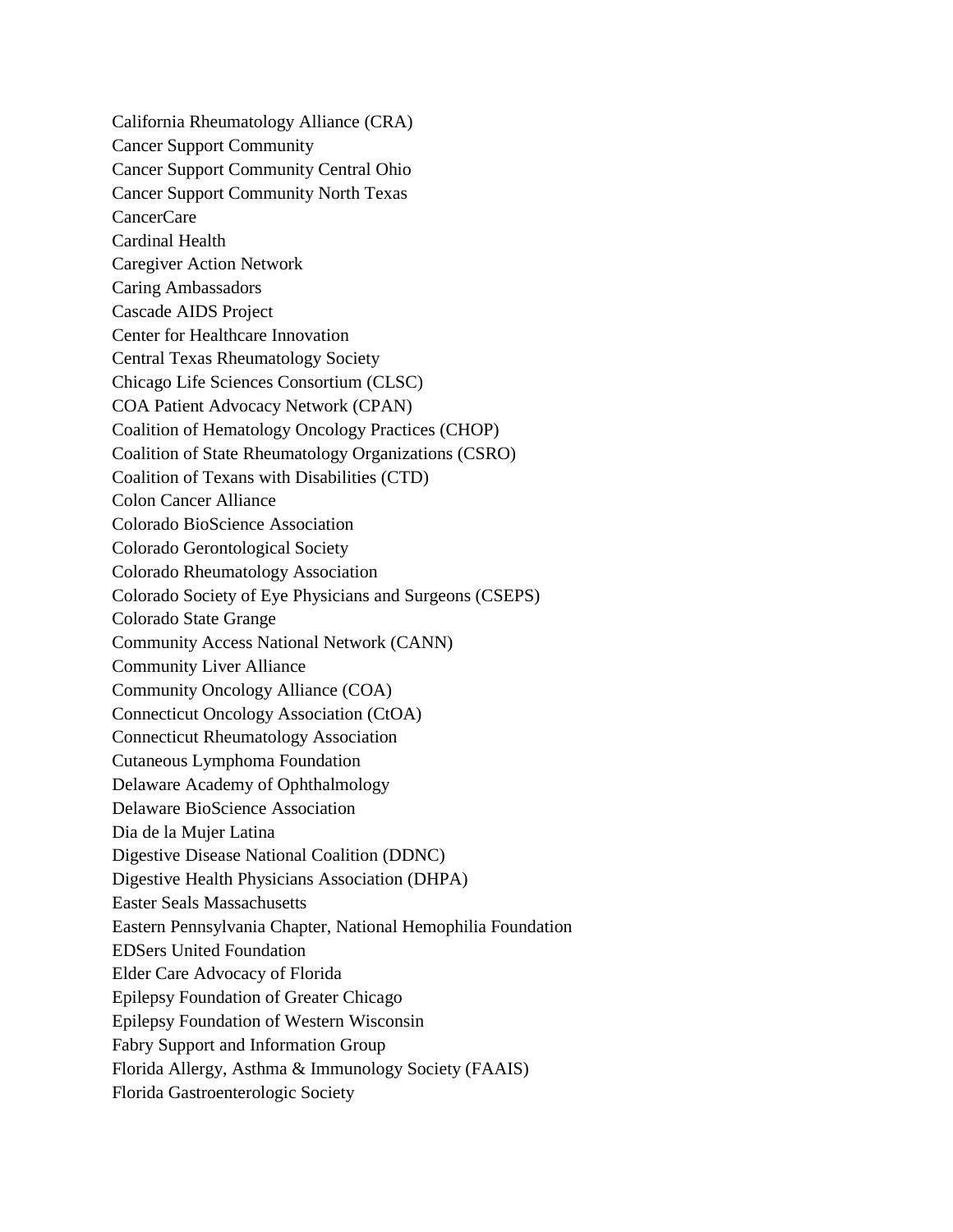Florida Psychiatric Society Florida Society of Clinical Oncology (FLASCO) Florida Society of Neurology Florida Society of Ophthalmology Florida Society of Rheumatology Florida State Hispanic Chamber of Commerce GBS|CIDP Foundation International Georgia Bio Georgia Chapter of the American College of Cardiology Georgia Mental Health Consumer Network Georgia Society of Clinical Oncology (GASCO) Georgia Society of Rheumatology Global Colon Cancer Association Global Healthy Living Foundation H.E.A.L.S of the South Hawaii Society of Clinical Oncology Health Coalition, Inc. Healthcare Distribution Management Association Healthcare Institute of New Jersey (HINJ) Healthcare Leadership Council HealthHIV Hematology-Oncology Managers of New York (HOMNY) Hepatitis Foundation International iBio - Illinois Biotechnology Industry Organization Idaho Society of Clinical Oncology Idaho Society of Ophthalmology Illinois Medical Oncology Society Illinois Society of Eye Physicians & Surgeons (ISEPS) Immune Deficiency Foundation (IDF) Indiana Academy of Ophthalmology (IAO) Indiana Health Industry Forum (IHIF) Indiana Oncology Society INDUNIV Research Consortium International Cancer Advocacy Network (ICAN) International Foundation for Autoimmune Arthritis (IFAA) International Institute For Human Empowerment, Inc. ION Solutions Iowa Academy of Ophthalmology (IAO) Iowa Biotechnology Association Iowa Oncology Society Iowa State Grange Kansas City Area Life Sciences Institute, Inc.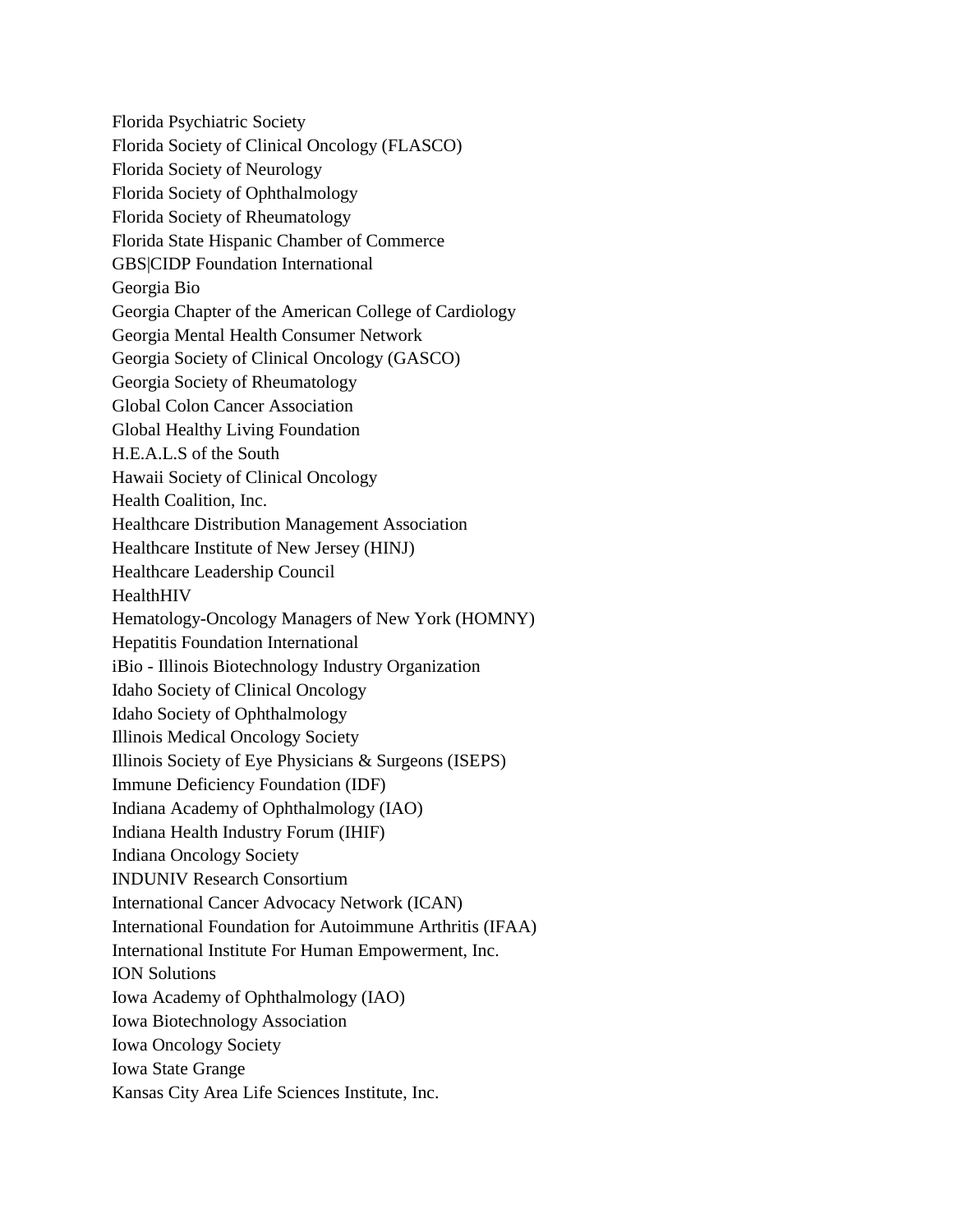Kansas Rheumatology Alliance Kansas Society of Clinical Oncology Kansas Society of Eye Physicians & Surgeons (KSEPS) Kentuckiana Rheumatology Alliance Kentucky Association of Medical Oncology (KAMO) Kentucky Life Sciences Council Large Urology Group Practice Association (LUGPA) Life Science Washington Louisiana Oncology Society Lung Cancer Alliance LUNGevity Lupus Foundation of America (LFA), Indiana Chapter Lupus Foundation of Colorado Maryland DC Society of Clinical Oncology Maryland Society for the Rheumatic Diseases (MSRD) Massachusetts Association for Mental Health Massachusetts Society of Eye Physicians and Surgeons (MSEPS) Massachusetts, Maine and New Hampshire Rheumatology Association MassBio Mayors Committee on Life Sciences McKesson Medical Oncology Association of Southern California (MOASC) Medical Partnership 4 MS Medical Society of the State of New York Men's Health Network Mental Health Systems, Inc. Metropolitan Atlanta Rheumatology Society (MARS) MichBio - Michigan Biosciences Industry Association Michigan Lupus Foundation Michigan Osteopathic Association Michigan Rheumatism Society Michigan Society of Eye Physicians and Surgeons (MiSEPS) Michigan Society of Hematology and Oncology (MSHO) Midwest Oncology Practice Society (MOPS) Minnesota Academy of Ophthalmology Minnesota Society of Clinical Oncology Mississippi Academy of Eye Physicians and Surgeons Mississippi Arthritis and Rheumatology Society Mississippi Oncology Society Missouri Biotechnology Association (MOBIO) Missouri Oncology Society Missouri Society of Eye Physicians & Surgeons (MoSEPS)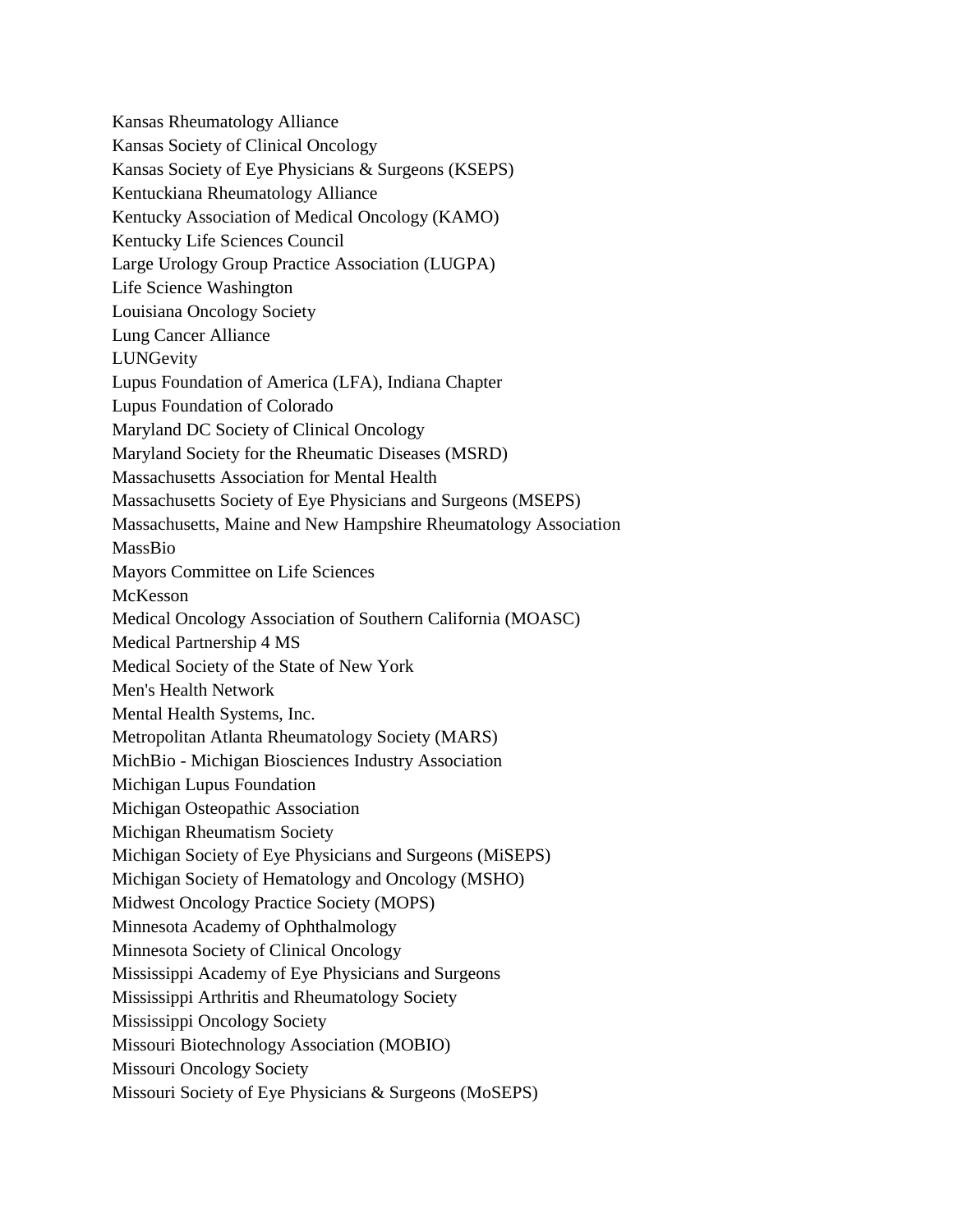Montana BioScience Alliance Montana State Oncology Society NASW-NC (National Association of Social Workers) National Alliance on Mental Illness (NAMI) National Alliance on Mental Illness Greater Des Moines (NAMI) National Alliance on Mental Illness Iowa (NAMI) National Alliance on Mental Illness Kentucky (NAMI) National Alliance on Mental Illness Texas (NAMI) National Association for Rural Mental Health National Association of County Behavioral Health & Developmental Disability Directors (NACBHDD) National Association of Hepatitis Task Forces National Blood Clot Alliance (NBCA) National Cancer Care Alliance National Hispanic Medical Association National Infusion Center Association (NICA) National Medical Association (NMA) National Minority Quality Forum National MPS Society National Patient Advocate Foundation Nebraska Academy of Eye Physicians and Surgeons Nebraska Medical Association (NMA) Nebraska Oncology Society Neurofibromatosis Mid-Atlantic Nevada Oncology Society New England Biotech Association (NEBA) New Jersey Academy of Ophthalmology New Jersey Association of Mental Health and Addiction Agencies, Inc. (NJAMHAA) New Jersey Rheumatology Association New Jersey Society for Oncology Managers (NJSOM) New York State Ophthalmological Society New York State Rheumatology Society NewYorkBIO NMBio NORM - National Organization of Rheumatology Managers North American Thrombosis Forum North Carolina Biosciences Organization (NCBIO) North Carolina Oncology Association North Carolina Psychiatric Association North Carolina Psychological Association North Carolina Rheumatology Association (NCRA) North Carolina Society of Eye Physicians and Surgeons (NCSEPS)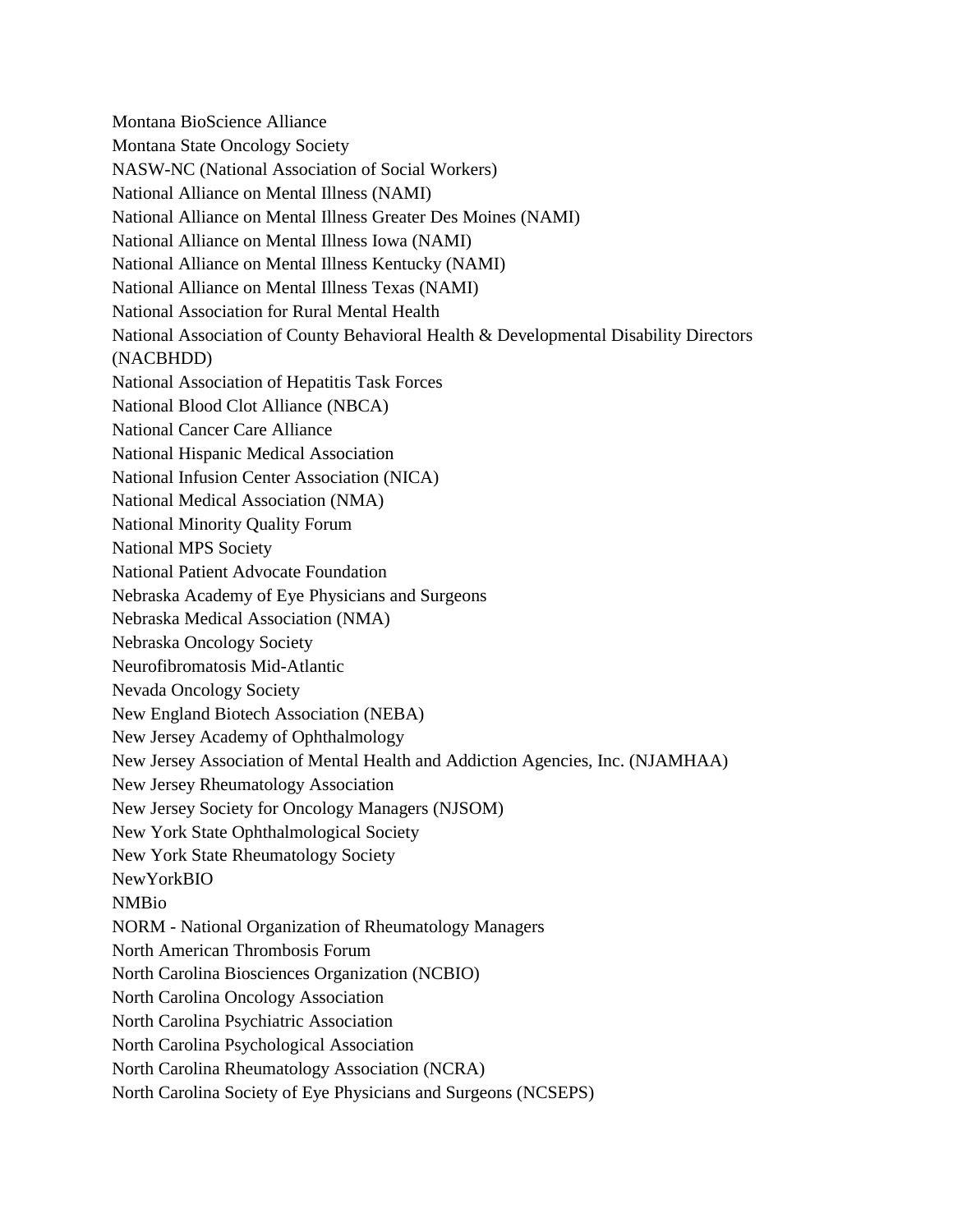Northern New England Clinical Oncology Society Ohio Association of Rheumatology Ohio Foot and Ankle Medical Association Ohio Gastroenterology Society Ohio Hematology Oncology Society Ohio Ophthalmological Society (OOS) Oklahoma Academy of Ophthalmology Oklahoma Society of Clinical Oncology Oncology Managers of Florida Oncology Nursing Society Oregon Bioscience Association Oregon Rheumatology Alliance Oregon Society of Medical Oncology (OSMO) Oregon State Grange Oregon Urological Society Patients Rising PCa Blue Inc. Pennsylvania Academy of Ophthalmology Pennsylvania Bio Pennsylvania Rheumatology Society Pennsylvania State Grange Pharmaceutical Research and Manufacturers of America (PhRMA) Philadelphia Rheumatism Society Phoenix Rheumatology Association Physicians Advocacy Institute (PAI) Premier Oncology Hematology Management Society (POHMS) Prevent Blindness Prevent Blindness, Ohio Affiliate Prevent Cancer Foundation Prostate Conditions Education Council (PCEC) Puerto Rico Society of Ophthalmology Pulmonary Hypertension Association Quality Cancer Care Alliance (QCCA) RetireSafe Rheumatism Society of the District of Columbia Rheumatology Alliance of Louisiana Rheumatology Association of Iowa (RAI) Rocky Mountain Oncology Society Rush To Live Salud USA SCBIO Society for Women's Health Research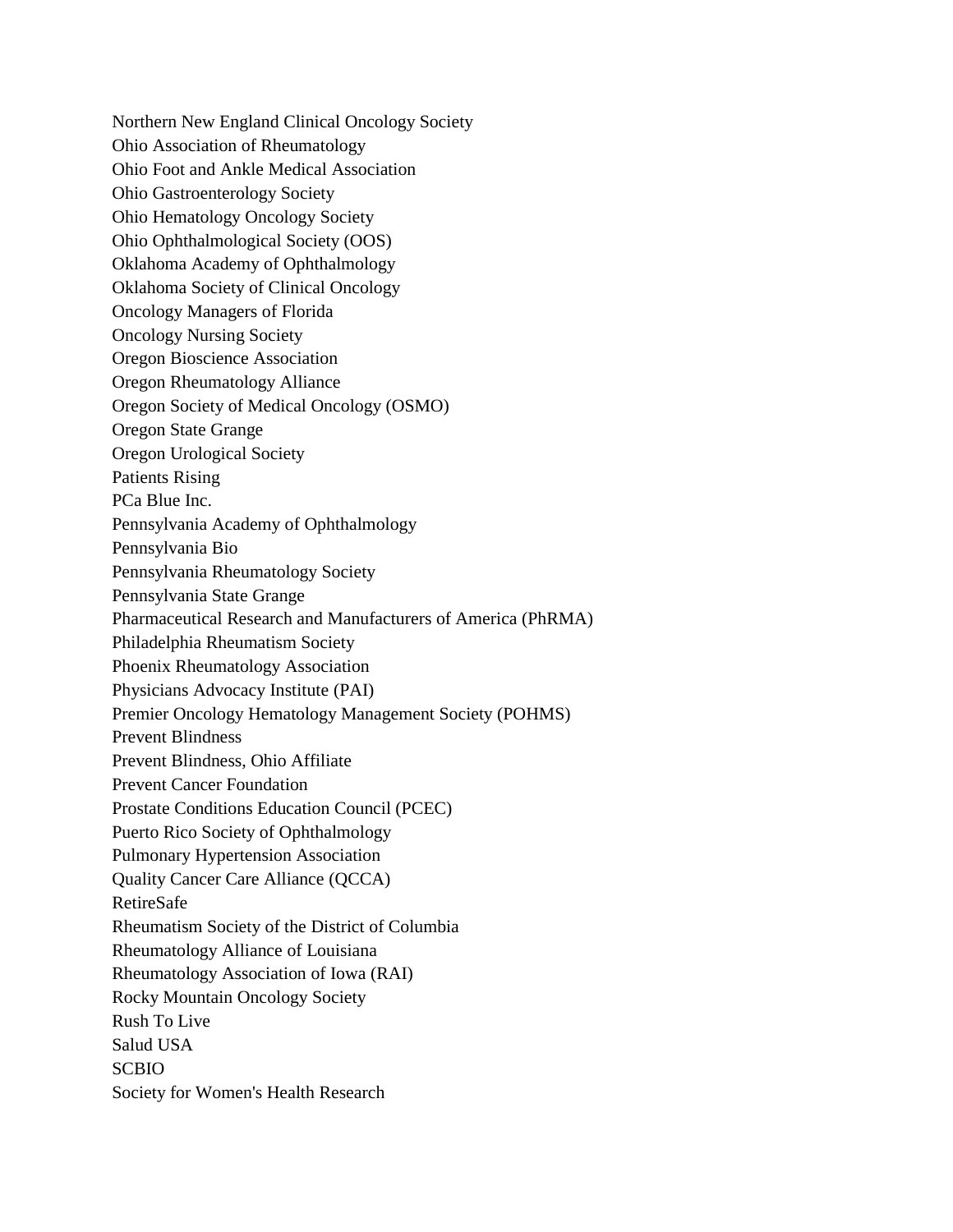Society of Utah Medical Oncologists South Carolina Gastroenterology Association South Carolina Oncology Society South Carolina Rheumatism Society South Carolina Society of Ophthalmology South Dakota Biotech South Florida Cancer Association Southern California Rheumatology Society (SCRS) Spina Bifida Association of Kentucky State of Texas Association of Rheumatologists (STAR) State of Texas Kidney Foundation StopAfib.org Taking Control Of Your Diabetes (TCOYD) Tech Council of Maryland Tennessee Oncology Practice Society (TOPS) Tennessee Rheumatology Society Texas Association of Business Texas Association of Manufacturers Texas BioAlliance Texas Healthcare and Bioscience Institute (THBI) Texas Life Sciences Collaboration Center Texas Nurse Practitioners Texas Ophthalmological Association Texas Society of Clinical Oncology Texas State Grange The American College of Surgeons/Commission on Cancer The Arizona Clinical Oncology Society The Crohn's Colitis Effect The Medical Alley Association The Mended Hearts, Inc. The Retina Society The US Oncology Network The Vasculitis Foundation U.S. Hereditary Angioedema Association United States Cutaneous Lymphoma Consortium Utah Ophthalmology Society Veterans Health Council Vietnam Veterans of America Virginia Association of Hematologists & Oncologists Virginia Biotechnology Association Virginia Hematology Oncology Association (VAHO) Virginia Society of Eye Physicians and Surgeons